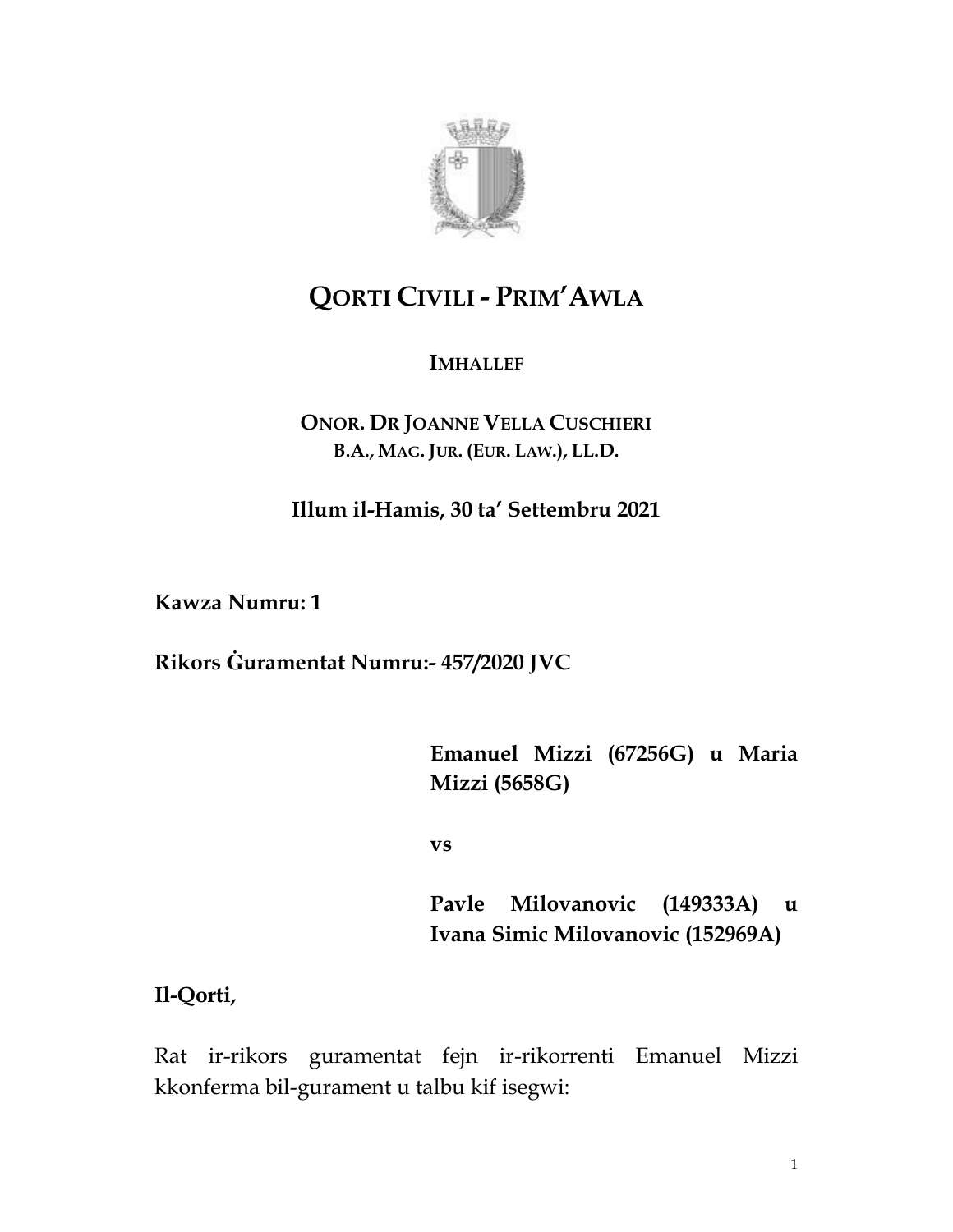1. 'Illi l-atturi huma s-sidien tal-fond bin-numru ufficjali 14, fi Triq Hal Qormi, Hamrun;

2. Illi l-konvenuti huma s-sidien tal-fond adjacenti mal-fond tal-atturi bin-numru ufficjali 16, fi Triq Hal Qormi, Hamrun;

3. Illi l-fond tal-atturi huwa l-fond dominanti fuq il-fond servjenti tal-konvenuti, fost affarijiet ohra l-fond tal-atturi jgawdi servitu ta' stillicidju fuq l-oghla bejt tal-fond fejn l-ilma tax-xita ta' fuq il-bejt tat-tromba tat-tarag jnixxi permezz ta' mizieb fil-hajt ghal fuq it-tromba tat-tarag tal-konvenuti li kienet tigi fl-livell izjed baxx minn dik tal-atturi;

4. Illi dan l-istat ta' fatt jidher ampjament b'mod car hafna millqlib ezistenti li ghandu l-istess bejt tal-atturi;

5. Illi madwar xi sena u nofs ilu l-konvenuti kienu ghamlu xi xogholijiet fil-fond taghhom fejn waqt ix-xogholijiet kienu gew imwaqqfa mill-awtoritajiet kompetenti peress illi rrizulta illi lkonvenuti ma kellhom l-ebda permess validu u mahrug skond il-Ligi, anzi addirittura lanqas kienu applikaw ghal permess tal-Izvilupp, u x-xogholijiet kienu qed jigu ezegwiti minn persuni mhux licenzjati;

6. Illi fost ix-xogholijiet illegali imwettqa mill-konvenuti kien ukoll gie maqlugh s-saqaf tat-tromba tat-tarag tal-istess konvenuti, izda l-mizieb li minnu jiskula l-ilma tax-xita mill-fond tal-atturi ghal fuq il-fond servjenti tal-konvenuti baqa' kif kien originarjament peress illi dan kien jinsab fl-ahhar filata tal-bini talatturi li kien jinsab fl-livell oghla mill-bejt originali tal-konvenuti;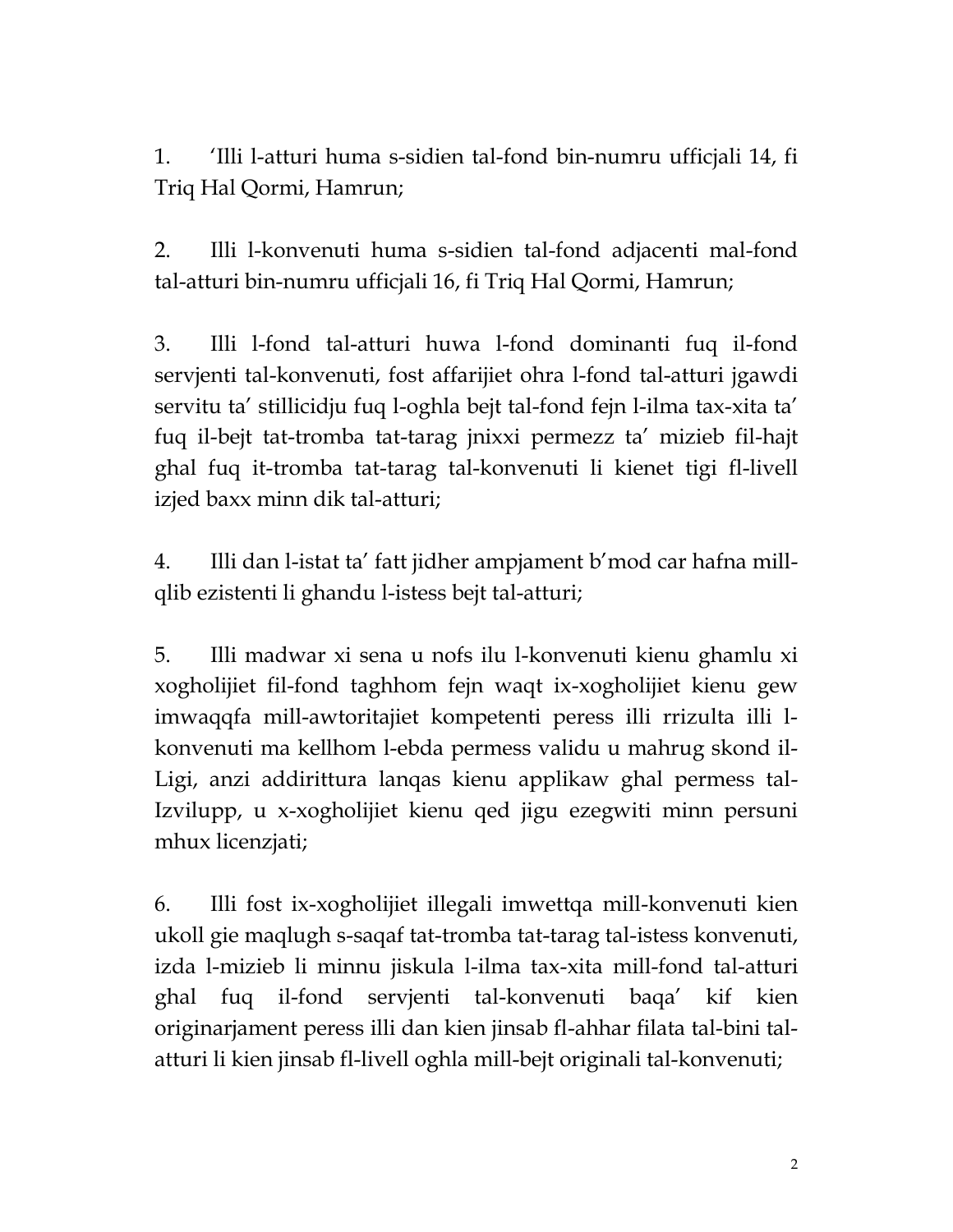7. Illi recentement il-konvenuti nhargilhom permess ghallizvilupp, fejn fost l-issanzzjonar tad-diversi xogholijiet imwetqa illegalment gew anke imgghelha jnehhu strutturi mhux sanzjonabbli u illegali;

8. Illi zgur mhux qabel is-6 ta' Mejju 2020, data li fiha l-atturi accedew fil-fond taghhom u ma kien hemm l-ebda xoghol gdid fuq l-appogg, l-konvenuti ghamlu xogholijiet b'tali mod illi ghollew il-hajt tal-atturi fejn hemm il-mizieb tal-ilma u b' mod klandestin u abbuzivament ghalqu l-mizieb b'hekk ma jkunx jista iktar jiskula l-ilma tax-xita ta' fuq il-bejt ghal fuq il-fond talkonvenuti;

9. Illi x-xogholijiet intrapprizi mill-konvenuti gew imwettqa fi zmien meta f'Malta kien hawn emergenza nazzjonali ta' sahha pubblika u restrizzjonijiet fuq il-mobilita` tan-nies minhabba lpandemija tal-COVID19, u ghalhekk il-konvenuti ghazlu propju dan il-perjodu biex jahdmu peress li kienu jafu illi l-atturi li huma residenti Ghawdex u ma kienux qed jaccedu spiss bhal qabel ilfond taghhom fil-Hamrun;

10. Illi dan l-agir tal-konvenuti jikkostitwixxi spoll vjolenti u klandestin u ghalhekk l-atturi ma kellhom l-ebda triq ohra ghajr li jipprocedu b' din il-kawza;

11. Illi ghalhekk qed issir din il-kawza entro it-terminu tal-Ligi;

12. Illi l-attur Emanuel Mizzi jiddikjara li jaf bil-fatti fuq premessi personalment.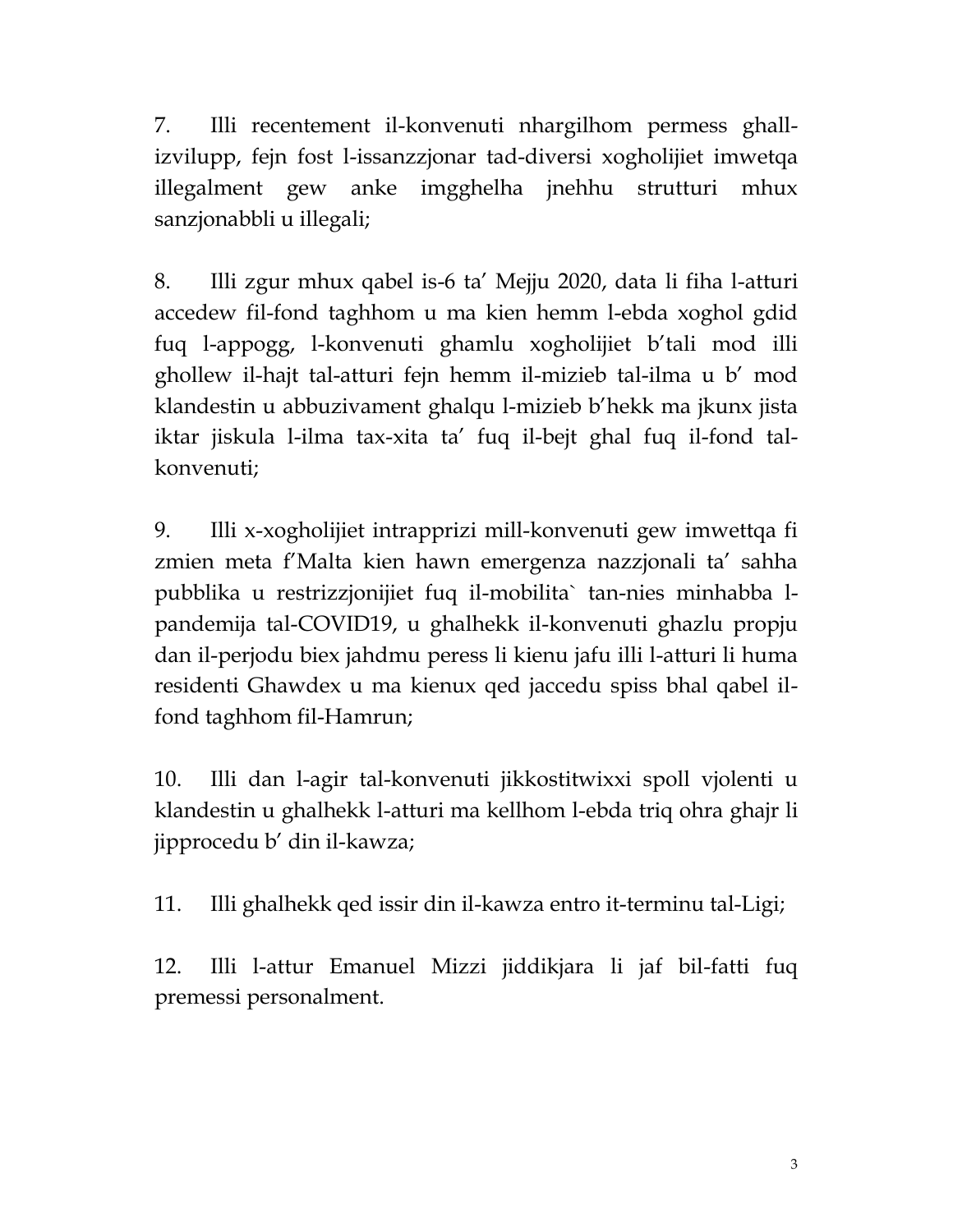Ghaldaqstant l-atturi umilment jitolbu lil dina l-Onorabbli Qorti, previa dawk id-dikjarazzjonijiet jew provvedimenti ohra li jidhrilha opportuni, joghgobha:

i) Tiddeciedi u tiddikjara li l-konvenuti ikkommettew spoll vjolenti u klandestin fil-konfront tal-atturi meta bnew il-hajt fuq ilparti fejn hemm il-mizieb tal-atturi u bih ghalqu s-servitu ta' stillicidju li l-fond dominanti tal-atturi kien jgawdi fuq il-fond talkonvenuti;

ii) Tikkundanna u tordna lill-konvenuti sabiex jirreintegraw lill-atturi fil-pussess taghhom l-mizieb miftuh u d-dritt ta' stillicidju msemmi fl-istat li kienu jinsabu fih qabel il-kommissjoni tal-ispoll, u dan f'terminu qasir u perentorju li jigi lilhom prefiss, okkorrendo taht is-sorveljanza ta' periti nominandi;

iii) Tawtorizza lill-atturi sabiex, f'kaz li l-konvenuti jonqsu milli jirreintegraw lill-atturi fil-pussess taghhom tal-mizieb u d-dritt ta' stillicidju msemmi fl-istat li kienu jinsabu fih qabel il-kommissjoni tal-ispoll fit-terminu moghti lilhom ghal dan il-ghan, iwettqu huma stess, taht is-sorveljanza okkorrendo ta' periti nominandi u bl-ispejjez a karigu tal-konvenuti, ix-xoghlijiet kollha necessarji ghar-rispristinazzjoni u r-reintegrazzjoni ordnata;

Bl-ispejjez kontra l-konvenuti, li huma minn issa ngunti in subizzjoni.'

Rat ir-risposta guramentata tal-intimati Pavle Milovanovic et li taqra kif isegwi:

1. 'First of all, defendants plead that since the easement alleged by the plaintiffs was in breach of art. 445 Civil Code and was non-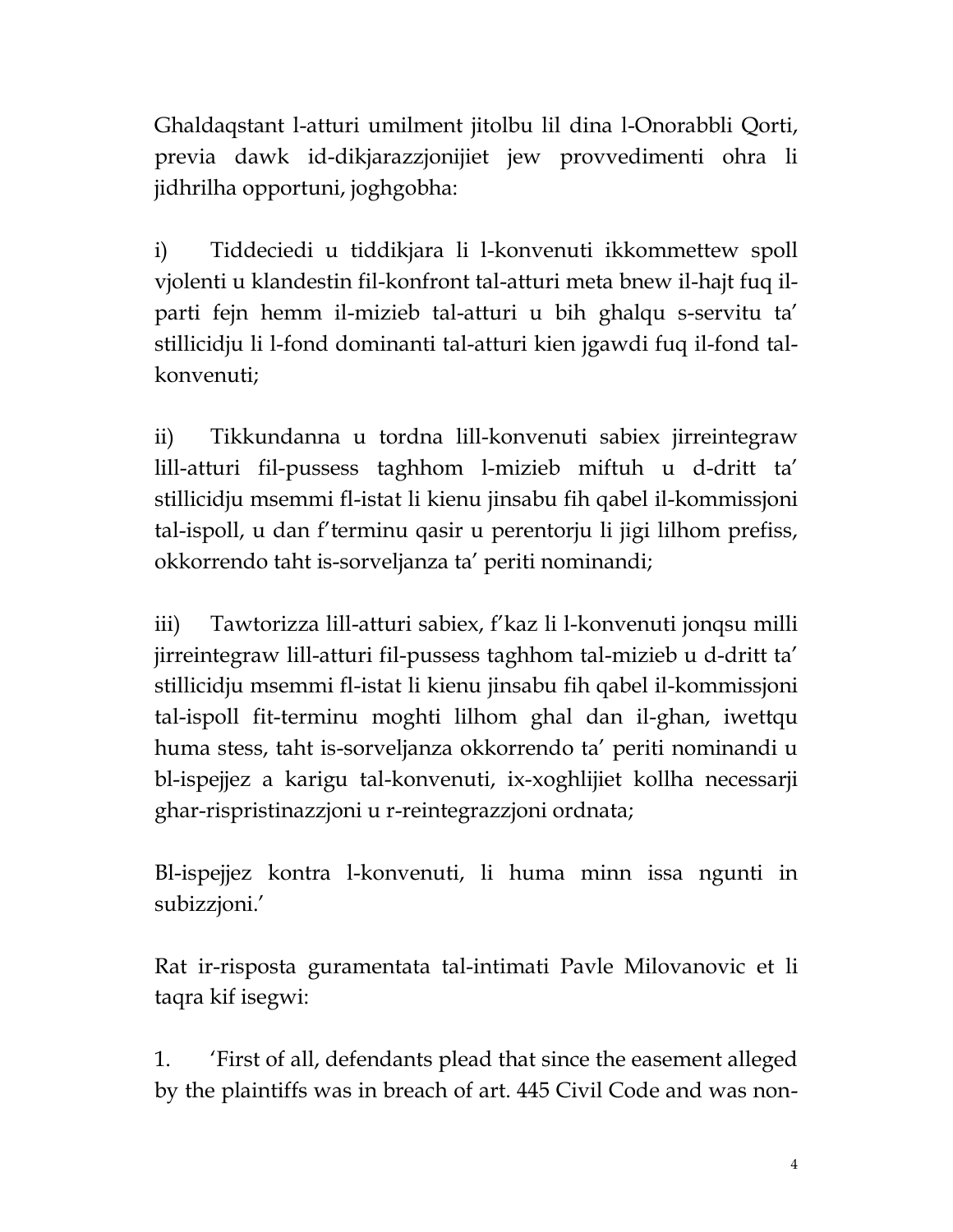apparent in terms of art. 469 (1) Civil Code, its exercise could not be the subject of legal possession, and was to be deemed to be exercised by way of mere tolerance, and its removal therefore did not constitute spoliation;

2. Secondly, without pregudice to the first plea, should this Honourable Court find that plaintiffs had legal possession of the easement alleged, art. 474 (2) Civil Code clearly states that if the owner of a servient tenement "is thereby prevented from carrying out works, repairs, or improvements in his tenement, he may offer to the owner of the dominant tenement a part equally convenient for the exercise of the easement, and the latter may not refuse it"; in this case, it was necessary for the defendants to build an improvement consisting in whole storey abutting the area where it is alleged that the eavesdrop was being exercised, but installed a waterpipe a few feet away from the alleged waterspout, which they offered to the plaintiffs (Dok. PM1) as being equally convenient to them for the exercise of their alleged servitude, in such a way that plaintiffs were bound by law not to refuse;

3. Thirdly, without prejudice to the above, as soon as the offer of an alternative connection for the eavesdrop was made, the plaintiffs immediately took the law into their own hands and, instead of connecting their water flow to the new waterpipe, demolished part of the wall of the defendants' property, in such a way that the defendants' property was completely flooded and significant damages caused; defendants at this point decided without prejudice to their rights to install a second waterpipe in their own property to prevent further damages, in such a manner that the situation today is that the second and third judicial demands of the plaintiffs are no longer necessary and the only remaining issue in this case is the issue of the legal expenses;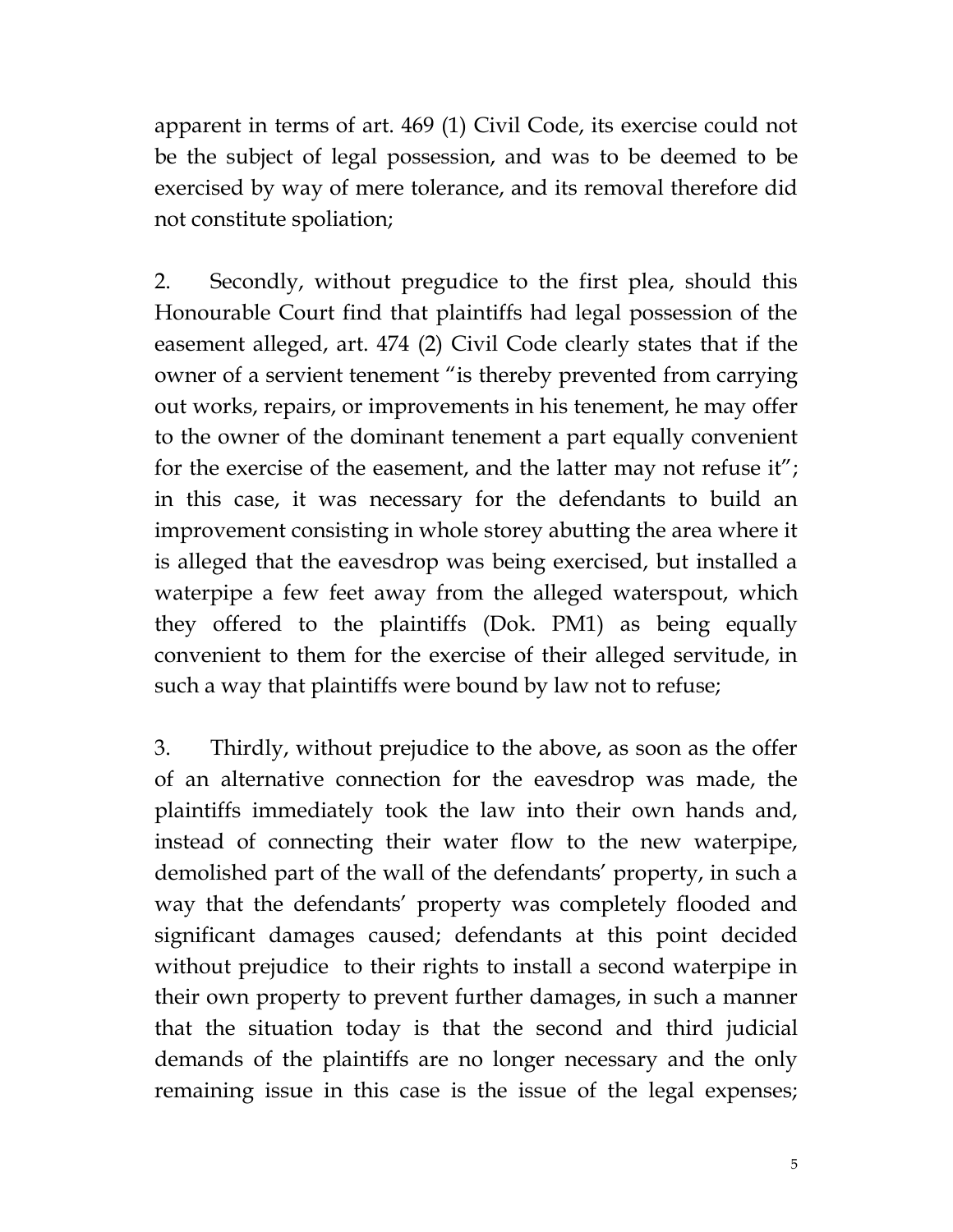without prejudice to the defendants' right to further action to remove the said alleged servitude and to demand the damages caused.

Saving further pleas.'

Rat li fl-istadju tal-gbir tal-provi din il-Qorti awtorizzat li lproceduri jinstemghu bil-lingwa Ingliza sabiex l-intimati jkunu jistghu jifhmu dak li qed isehh.

Rat l-ittra ufficcjali, ir-ritratti, affidavits, rapporti tal-Periti ex parte, semghet ix-xhieda, kontro-ezamijiet u rat ddokumentazzjoni kollha fl-atti.

Rat in-nota ta' sottomissjonijiet tar-rikorrenti u semghet ittrattazzjoni tal-avukat tal-intimati u r-replika da parti tal-avukat tar-rikorrenti (li gew traskritti) fil-verbal tas-26 ta' Awwissu, 2021.

Rat li fl-istess verbal ordnat li l-proceduri jirrivertu ghall-lingwa Maltija u r-rikors gie differit ghal-lum ghad-decizjoni.

Rat l-atti kollha tal-kawza.

## **Ikkunsidrat;**

## **Il-fatti:**

Illi din hija azzjoni ta' allegat spoll vjolenti u klandestin fejn irrikorrenti Emanuel u Maria konjugi Mizzi jsostnu li huma proprjetarji tal-fond bl-indirizz 14, Triq Hal Qormi, Hamrun filwaqt li l-intimati Pavle u Ivana Simic Milovanovic huma proprjetarji tal-fond adjacenti bl-indirizz 16, Triq Hal Qormi,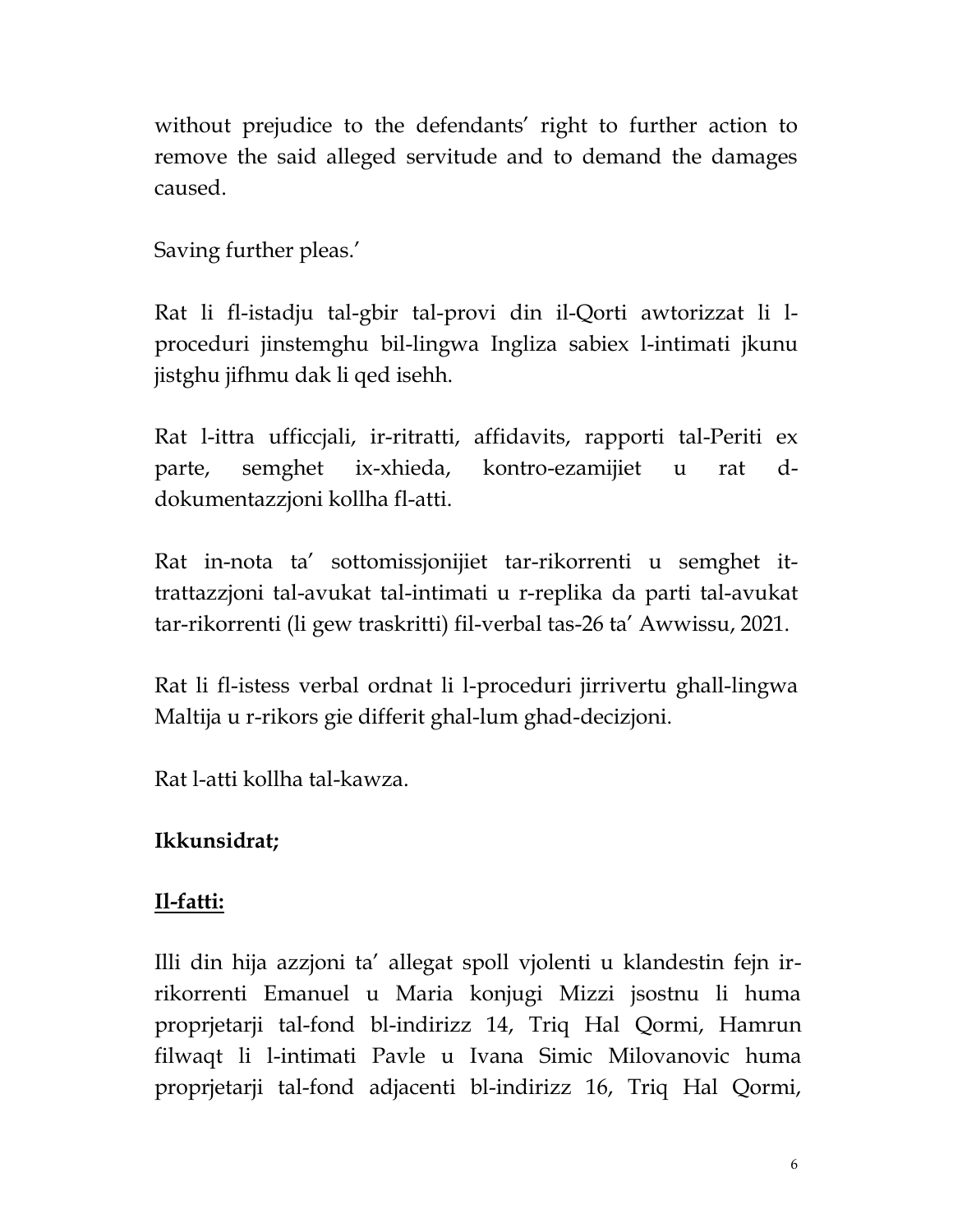Hamrun. Ir-rikorrenti jsostnu li l-proprjeta' taghhom, li jsejhulu lfond dominanti, kien igawdi minn servitu ta' stillicidju ghal fuq ilproprjeta' tal-intimati permezz ta' dak li huma jsejhulu 'mizieb' minn fuq il-bejt tat-tromba tat-tarag taghhom ghal fuq il-bejt talintimati. Dan l-hekk imsejjah 'mizieb', fir-ritratt esebit a fol. 4 talprocess (ir-ritratt ta' fuq) jidher li huwa toqba fl-opramorta baxxa fit-tarf tal-bejt tat-tromba li minnha jghaddi l-ilma u jaqa' fuq ilbejt ta' hdejh li f'dan l-istess ritratt jidher li huwa f'livell aktar baxx. Ir-rikorrenti jsostnu li zgur wara s-6 ta' Mejju 2020 rrikorrenti ghalqu din it-toqba billi ghollew il-bini tal-proprjeta' taghhom kif jidher fit-tieni ritratt a fol. 4 tal-process b'dan li jsostnu li s-servitu` ta' stillicidju li kienu jgawdu gie kompletament maghluq. Isostnu li din l-azzjoni tammonta ghal spoll vjolenti u klandestin da parti tal-intimati fil-konfront taghhom.

Illi da parti taghhom l-intimati ma jinnegawx li fil-fatt ghalqu ttoqba minn fejn kien inixxi l-ilma minn fuq it-tromba proprjeta' tar-rikorrenti ghal fuq taghhom. Isostnu izda li s-servitu' allegata ma kinitx wahda apparenti u ghalhekk ma kkomettew l-ebda spoll. L-intimati wkoll jinsistu li ftit wara li huma tellghu il-hajt irrikorrenti jew xi hadd imqabbad minnhom taqqab toqba kbira filhajt li huma tellghu b'dan li l-ilma li jaqa' fuq it-tromba rega' beda jnixxi ghal gol-proprjeta' taghhom u anki kkawza bosta hsarat. Lintimati finalment isostnu li t-talbiet tal-intimati sabiex jigi ripristinat l-*istatus quo ante* qabel gie kommess l-ispoll llum ilgurnata huma sorvolati stante li jinsistu li llum il-gurnata huma provdew mezz kif l-ilma minn fuq it-tromba tar-rikorrenti jghaddi minn gewwa katusa fil-hajt proprjeta' taghhom u jibqa niezel filfond taghhom b'dan allura li l-istat precedenti gie ripristinat.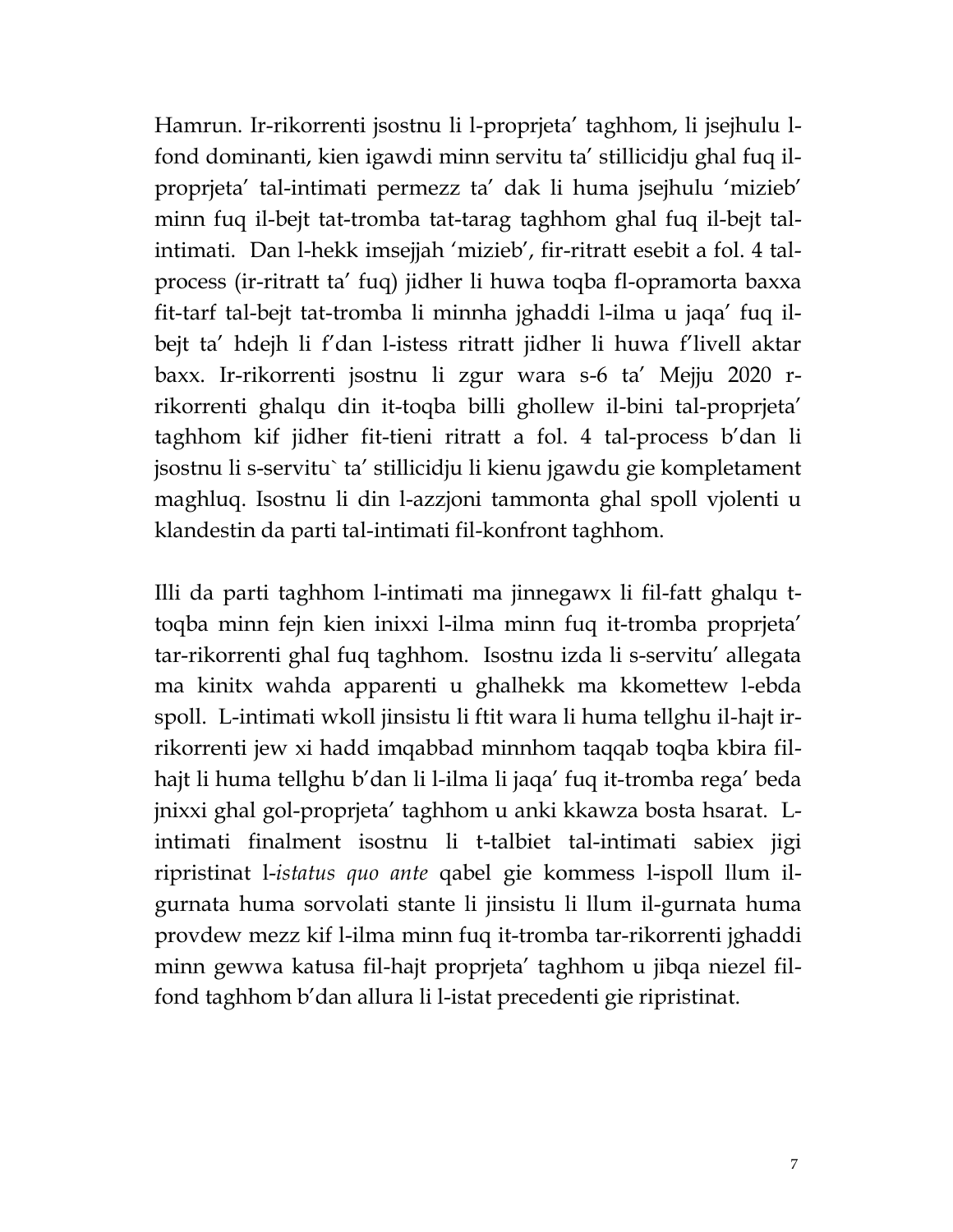## **Bazi Legali:**

Illi l-elementi fil-kawza ta' spoll jirrizultaw mill-artikolu 535 (1) tal-Kodici Civili li jaqra kif isegwi:

"Jekk persuna tigi, bil-vjolenza jew bil-mohbi, mnezzgha millpussess, ta' liema xorta jkun, jew mid-detenzjoni ta' haga mobbli jew immobbli, hija tista', fi zmien xahrejn mill-ispoll titlob, b'azzjoni kontra l-awtur ta' spoll, li terga' tigi mqiegħda f' dak ilpussess jew f'dik id-detenzjoni, kif jinghad fl-Artikolu 791 tal-Kodiċi ta' Organizzazzjoni u Procedura Ċivili."

Illi skond l-artikolu 535 tal-Kap 16 l-azzjoni ta' spoll vjolenti ghandha bhala elementi kostituttivi taghha tlett fatturi: il-pussess *(possedisse),* l-att spoljattiv *(spoliatum fuisse)* u dan l-att sar fi zmien xahrejn qabel ma giet intavolata l-azzjoni *(infra bimestre deduxisse).*

L-*actio spolii* hija radikata fuq l-esigenza ta' utilita' socjali, intiza sabiex tkun estiza l-protezzjoni lil kwalunkwe pussess u jigi mpedut lic-cittadin privat milli jiehu l-gustizzja f'idejh, b'dan li lfini taghha huwa dak li jigi restawrat l-istat tal-pussess li jkun gie skonvolt jew turbat. Din l-azzjoni ghandha l-iskop li tassigura li jigi ripristinat l-ordni socjali li l-persuna li tkun vjolentement spussessata tigi qabel xejn reintegrata fil-pussess taghha: *Spoliatur ante omnia restituendum*. L-artikolu tal-ligi li jikkontempla din lazzjoni huwa ta' ordni pubbliku u huwa inerenti ghall-fatt ta' min b'awtorita' privata jaghmel ghad-dannu ta' terza persuna att li, ghalkemm jista' jkollu dritt ghalih, ma jkunx jista' jezercitah minghajr l-intervent tal-Qrati.<sup>1</sup>

<sup>1</sup> *Ara Vol.XLII.II.973; Vol.LXXXII.II.79 u 500.*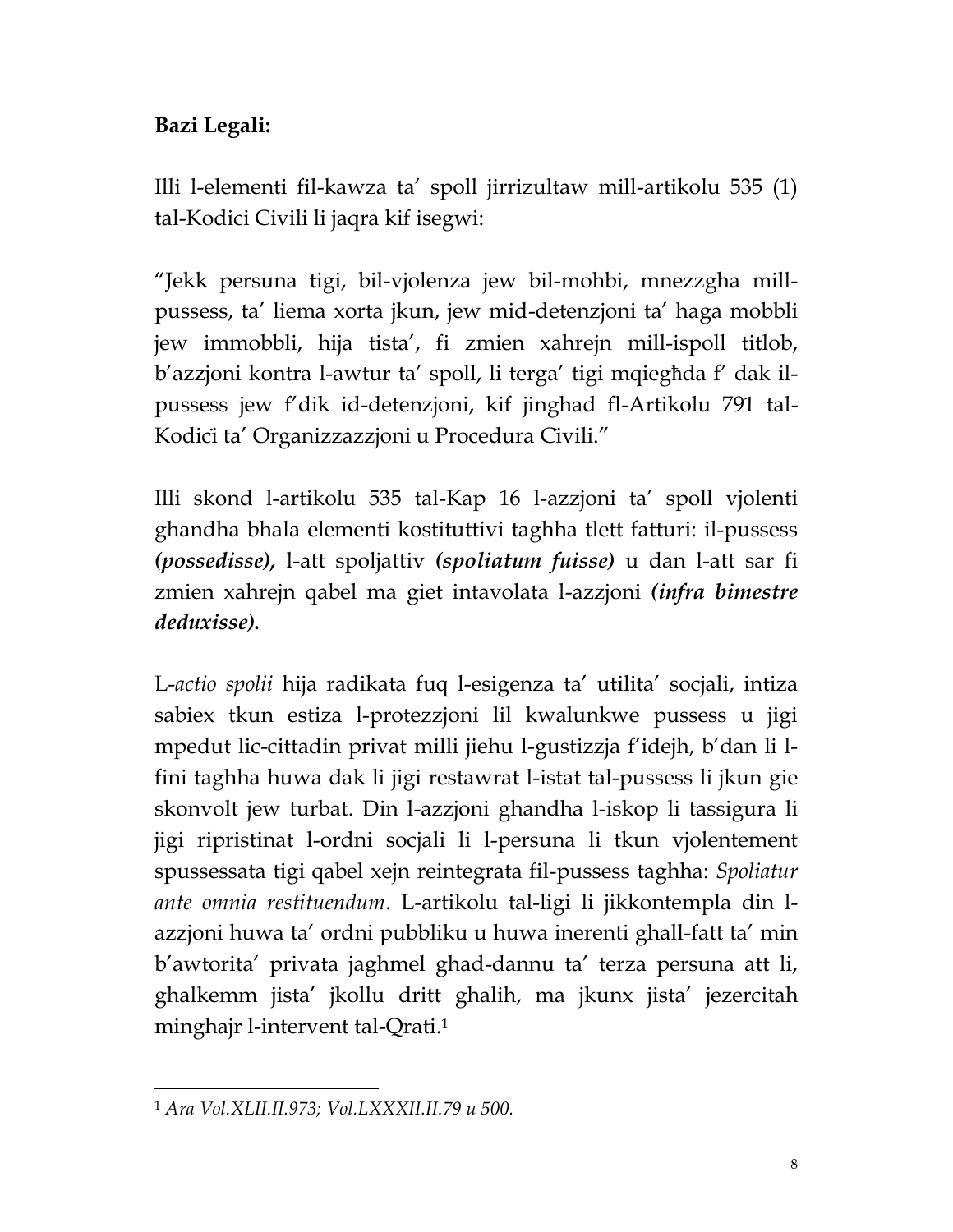Illi huwa magħruf ukoll li f'kawzi simili, l-indagini tal-Qorti ghandha tkun limitata sew. Fil-kawza fl-ismijiet **Delia vs Schembri** (deciza mill-Prim' Awla fl- 4 ta' Frar 1958) gie ritenut illi:

*'L-azzjoni ta' spoll isservi biex tipprotegi l-pussess, ikun x'ikun, li jigi vjolentement jew okkultament mehud minghand il-possessur jew detentur, u gie deciz kemm-il darba li tapplika wkoll ghat-tutela talkwazi pussess tad-drittijiet legali, u hija inerenti ghall-fatt ta' min b'awtorita' privata jagħmel ghad-dannu ta' terza persuna att li ghalkemm jista' jkollu dritt ghalih ma jistax jeżercitah minghajr intervent tal-Qorti.'*

Illi fi kliem **Pacifici Mazzoni** spoll vjolent huwa "qualunque atto arbitrario che per forza privata si compia contro la volontarieta' dello spogliato". (Vol III Sez. 52).

Illi fil-kawza **Margherita Fenech vs Pawla Zammit** (deciza fit-12 ta' April 1958) jinghad illi:

*'L-actio spolii hija radikata pjuttost fuq l-esigenzi ta' utilita' socjali milli fuq il-principju assolut ta' gustizzja hija eminentement intiza lprotezzjoni ta' kwalunkwe pussess u jigi impedut lic-cittadin privat li jiehu l-ligi f'idejh; b'mod li l-fini tagħha huwa dak li jigi restawrat l-istat tal-pussess li jkun gie skonvolt jew turbat.'*

Illi kif ukoll gie ritenut:

*'Kif kellha okkazzjoni tesprimi ruhha l-Onorabbli Qorti tal-Appell, lindagini li trid issir hija waħda limitatissima, rigoruza u skarna u ma tinsab f'ebda leġislazzjoni oħra u kompliet tghid illi għalhekk indaginijiet ibbazati fuq x'jghidu u ma jghidux ġuristi u awturi Franċizi u Taljani huma għal kollox irrilevanti u inapplikabbli fil-kuntest tal-ordinament*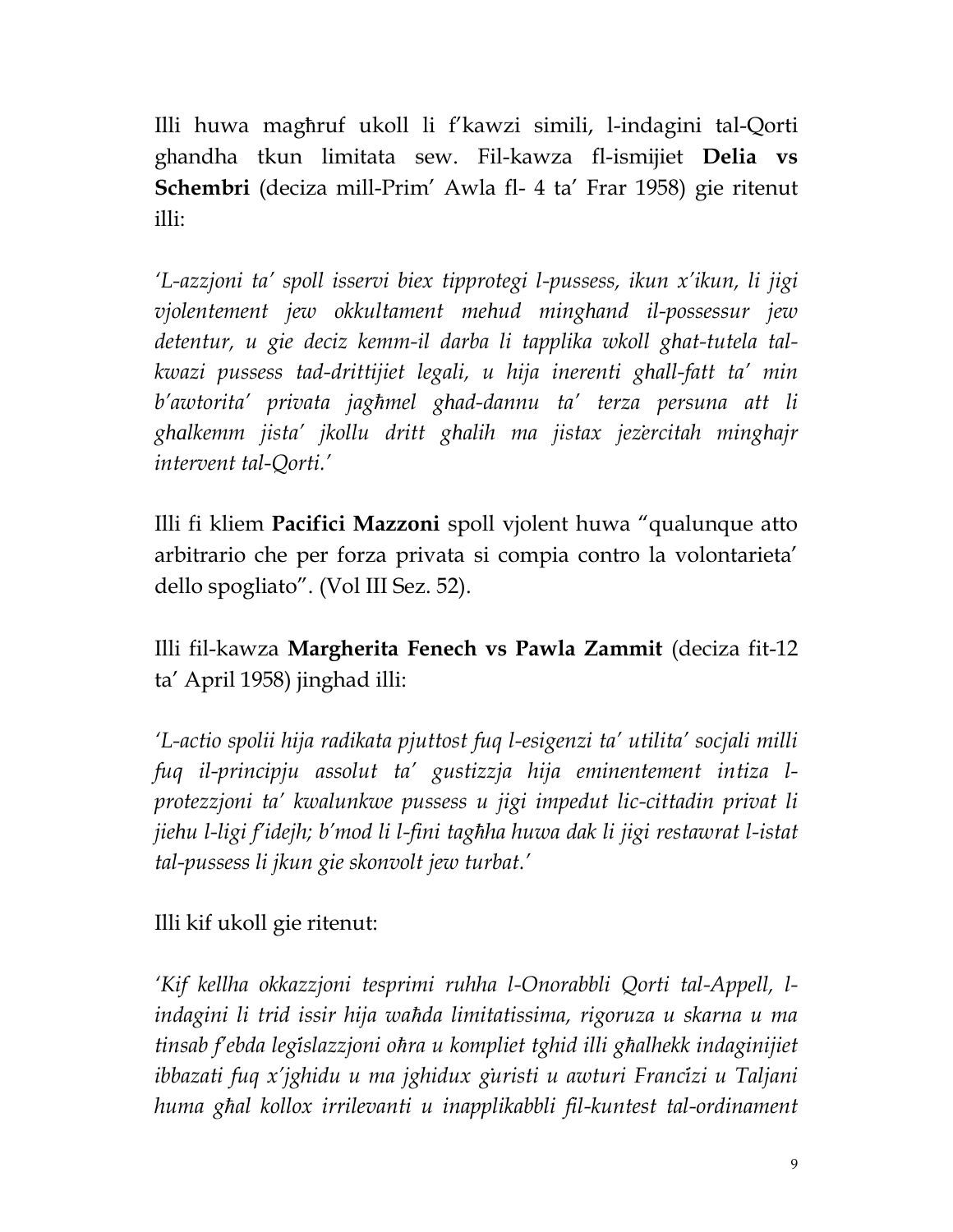*ġuridiku taghna'*(**Cardona vs Tabone**, Appel Civili, deciza fid-9 ta' Marzu 1992).

Konformament, gie ritenut ghar-rigward tal-element tal-pussess li:

'*All' attore in reintegrazione e' sufficiente per la sua azione un possesso qualunque o detenzione ..' 2*

Il-pussess li tirrikjedi l-ligi fl-ispoljat ghall-fini tal-azzjoni tarreintegrazzjoni huwa kwalunkwe pussess 'materiale' u 'di fatto<sup>3</sup> '*:*

Spoll vjolent u abbusiv:

*'jikkonsisti fi kwalunkwe att arbitrarju li mar proprio jmur kontra lpersuna spoljata'<sup>4</sup>*

 $11$ 

*'neanche e permesso in queste cause di spoglio di investigare la natura del possesso presso lo spogliato, se esso lo sia animo dominii o no perche' la legge non richiede che un possesso materiale di fatto.'<sup>5</sup>*

Ghalhekk pussess qualunque, anki purament materjali u *di fatto*, anche qasir hafna u sahansitra momentanju huwa sufficjenti, basta' jkun univoku u ma jkunx bazat fuq mera tolleranza.<sup>6</sup>

Illi dwar it-terminu ta' xahrejn fil-kawza deciza mill-Onorabbli Qorti tal-Appell fl-ismijiet **Trevor Arends et vs. Veronica Mizzi** deciza nhar il-11 ta' Jannar, 2013 dik il-Qorti ddikjarat kif isegwi:

<sup>2</sup> Ara *Camilleri v Agius P A.20/10/1882.*

<sup>3</sup> *Ara Vol.XXXVII.I.280.*

<sup>4</sup> *Ara Vol.XLI.II.1133.*

<sup>5</sup> *Ara Vol.X-556;Vol.LXXXIII.II.76;Vol.XXXVII.I.28; Vol.XXXII.II.49.*

<sup>6</sup> *Ara Vol.XXXII.II.642; Vol.LXXXIII.II.79.*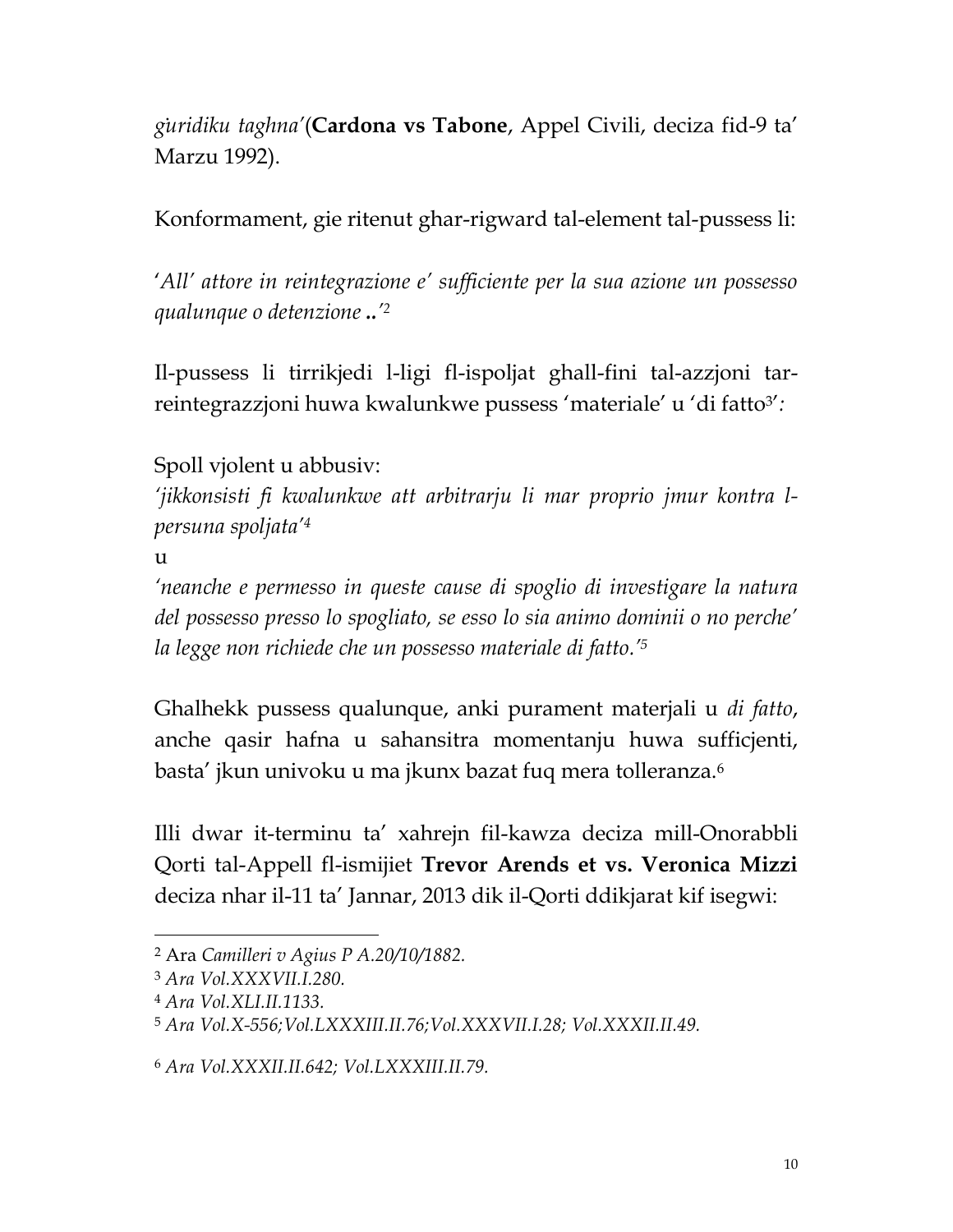'*dan it-terminu ta' xahrejn huwa element, li kif gie deciz kemm-il darba, ghandu jigi pruvat mill-attur. Ir-rekwizit li l-azzjoni ta' spoll ghandha ssir fi zmien xahrejn mill-allegat spoll huwa rekwizit essenzjali li johrog mill-artikolu tal-ligi stess u l-gudikant ghandu jkun sodisfatt li dan jissussisti indipendentement minn jekk jitqajjimx fl-eccezzjonijiet jew le.'*

## Il-Prim' Awla tal-Qorti Ċivili (Imh. N. Cuschieri) **f'Alfred Paul Farrugia nomine v. Peter Paul Cutajar**, (13.02.2004) irriteniet illi:

*"Dan huwa terminu ta' dekadenza estintiva tal-azzjoni ta' spoll fis-sens li jekk ma jigix provat li l-azzjoni saret fi zmien xahrejn mid-data tal-att spoljattiv allura l-azzjoni ta' spoll privilegggjat ma tistax treggi."* 

Aktar specifikatament **f'Georgina Borg v. Errol Cassar et** (21.10.2002) il-Prim' Awla (Imh. Ph. Sciberras) dwar it-terminu ta' xahrejn f'azzjoni ta' spoll qalet hekk:

*'Huwa veru li dan il-punt ma giex formalment eccepit, kif normalment u guridikament wieħed kien jistenna in bazi għal dak provdut fl-Artikolu 728 tal-Kap 12. B'danakollu 'it-terminu ta' xahrejn li fih l-attur irid jiddeduci l-pretensjoni tieghu huwa element essenzjali ta' din l- azzjoni li jehtieg li jigi konkludentement pruvat mill-attur. Prova li trid issir f'kull kaz ta' din ix- xorta imma li ssir sine qua non meta l-parti konvenuta teccepixxi bhal dan il-kaz il-preskrizzjoni taghha bid-dekors tal-perjodu estentiv ta' xahrejn'.* (MichelAngelo Fenech nomine v. Alfred Camilleri, Prim' Awla, Qorti Ċivili, per Imh. Said Pullicino, 22 ta' Frar 1992).

#### **Ikkunsidrat;**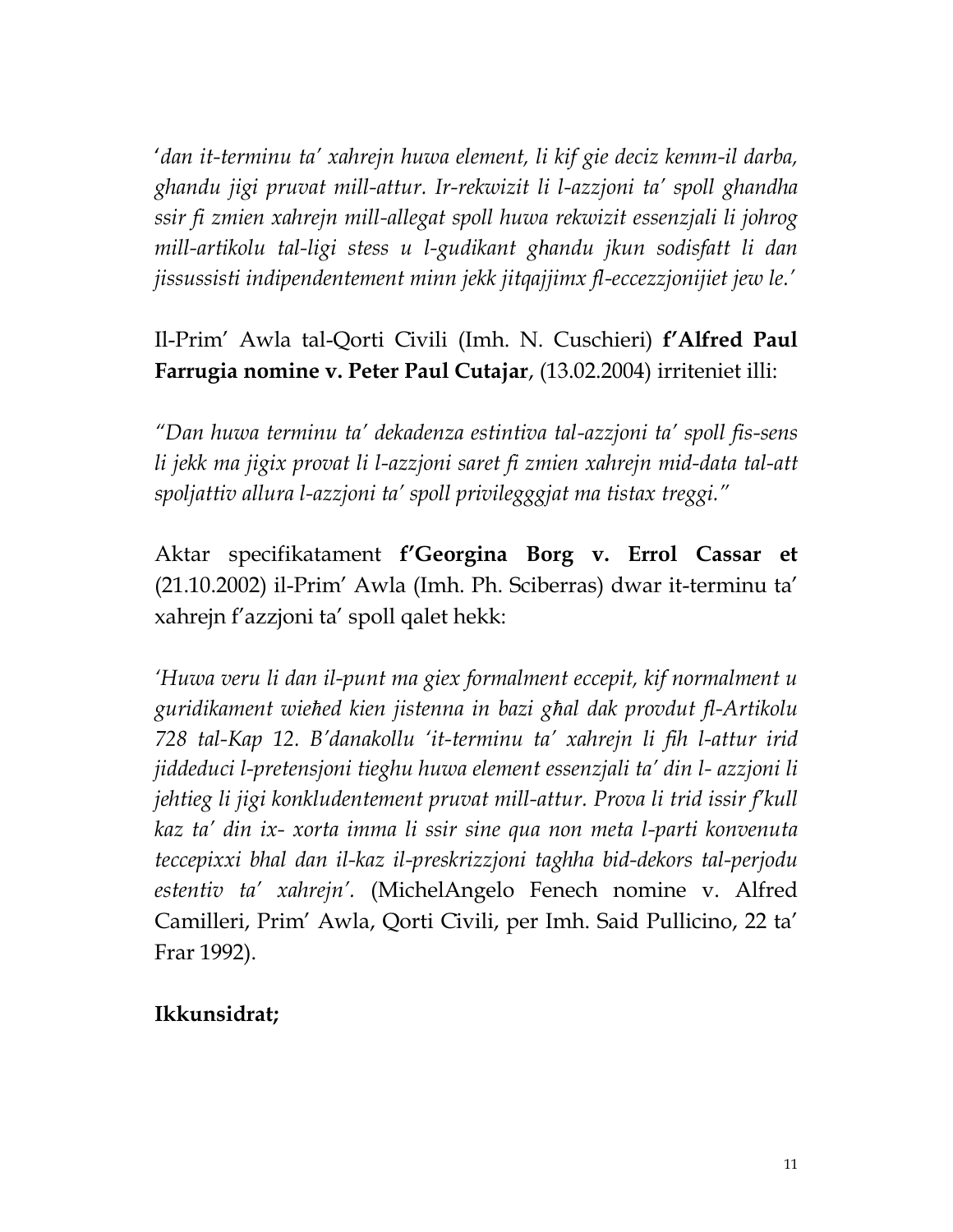## **L-eccezzjonijiet b'referenza ghas-servitu jekk hux wiehed apparenti jew le:**

Illi l-intimati permezz tal-ewwel u t-tieni eccezzjonijiet taghhom iqajjmu kwistjonijiet petitorji bejn il-partijiet dwar jekk l-allegat servitu ta' stillicidju vantat mir-rikorrenti kienx wiehed apparenti jew le, jekk kienx allura jekwivali ghal mera tolleranza u wkoll jidhlu fi kwistjoni dwar jekk l-istess intimati kellhomx il-jedd filligi li jaqbdu u jaghmlu x-xoghlijiet minghajr il-bzonn tal-kunsens tar-rikorrenti. Id-difensur tal-intimati dahal ukoll f'hafna dettal dwar dawn l-eccezzjonijiet fit-trattazzjoni finali tieghu.

Illi kif jirrizulta mill-gurisprudenza suesposta f'kawza ta' spoll dak li jridu jippruvaw ir-rikorrenti huma tlett elementi u cioe' lpussess, l-ispoll vjolenti u klandestin u li l-kawza giet intavolata entro x-xahrejn mill-allegat azzjoni ta' spoll. Hija l-ligi stess li ma tippermettix li jinghataw eccezzjonijiet dilatorji f'azzjoni ta' spoll, aktar u aktar eccezzonijiet li jidhlu fid-drittijiet petitorji bejn ilpartijiet. Il-Qorti ghalhekk ghal din ir-raguni ser tghaddi sabiex f'dan l-istadju tichad l-ewwel u t-tieni eccezzjonijiet tal-intimati stante li mhux permissibbli f'kawza ta' spoll.

### **L-element tal-pussess:**

Illi semplicement minn harsa lejn l-ewwel ritratt esebit a fol. 4 talprocess johrog car u evidenti lil din il-Qorti li verament il-fond tarrikorrenti kellu 'toqba' fl-opramorta tat-tromba tieghu li minnha huwa car li kien inixxi l-ilma tax-xita li jaqa' mit-tromba ghal fuq il-proprjeta' tal-intimati. Mill-istess ritratt ukoll jidher car li din ittoqba ma kinitx xi wahda li saret recenti izda jidher evidenti, anki mill-kulur tal-gebla, li din kien ilha tezisti ghal numru twal ta' snin. Kif gia inghad aktar il' fuq mhux il-mansjoni ta' din il-Qorti li tidhol f'analizi dwar jekk dan l-istat ta' fatt jekwivalix ghal dritt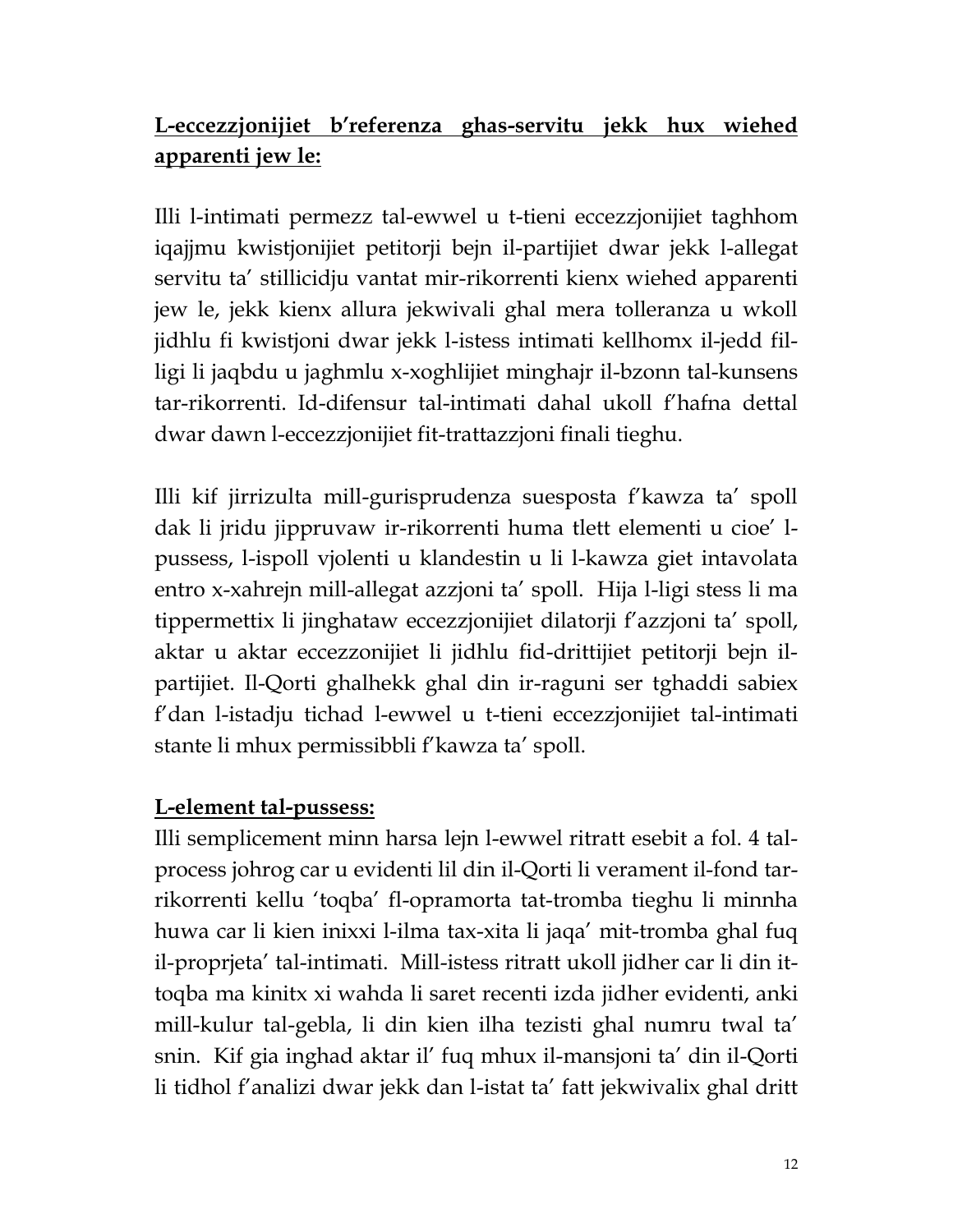ta' servitu jew le favur ir-rikorrenti. Ritratt iehor li juri b'mod evidenti dan l-istat ta' fatt jinsab esebit a fol. 42 tal-process flimkien mar-rapport mahluf tal-Perit Matthew Gauci. Dan irrapport igib id-data tat-8 ta' April, 2019 u ghalhekk dan l-istat ta' fatt zgur li kien jezisti sa dik il-gurnata. L-ezistenza ta' dan l-istat ta' fatt u allura l-pussess tar-rikorrenti li minn din it-toqba minn fuq il-bejt tat-tromba l-ilma jiskula ghal fuq il-proprjeta' talintimati gie konfermat ukoll bil-gurament mill-istess rikorrenti flaffidavit tieghu a fol. 56 et seq tal-process.

Illi dwar l-ezistenza ta' dan l-istat ta' fatt l-intimat a fol. 86 et seq tal-process, fl-affidavit tieghu, ma jichadx l-ezistenza tieghu izda jsostni li 'I did not give it any importance' u r-raguni li jaghti hi ghaliex il-bqija tal-ilma li jaqa' fuq il-bejt jiskula fuq il-proprjeta' tal-istess rikorrenti u jsostni li ma immaginax 'never crossed my mind that the rainwater that falls on 5 sq.m would create an issue'.

L-intimat izid li hu ma rax it-toqba fic-cint li minnu kien jghaddi lilma izda dan ma jfissirx li r-rikorrenti ma kellhomx il-pussess talistess. Ukoll il-Qorti tqis li la darba l-intimat kien qed jaghmel xoghol ta' zvilupp daqshekk estensiv fil-proprjeta' tieghu hu jew almenu l-Perit tieghu kellhom jinnotaw l-ezistenza ta' din it-toqba fil-hajt qabel ma sar l-izvilupp u mhux jagixxi daqs li kieku ma tezistix. Ghalhekk il-Qorti tqis li l-fatt li allegatament ma rawhiex ma taghti l-ebda komfort lill-intimati.

Illi l-Qorti, in vista tal-provi kollha suesposti tqis li minghajr ebda dubju gie sodisfacentement pruvat lilha li r-rikorrenti kellhom ilpussess rikjest mill-ligi li mit-toqba fl-opramorta li tidher fir-ritratt a fol. 4 tal-process (l-ewwel wiehed) jghaddi l-ilma li jaqa' fuq ilbejt tal-istess tromba ghal fuq il-proprjeta' tal-intimati u ghalhekk tqis l-element tal-pussess bhala sodisfatt.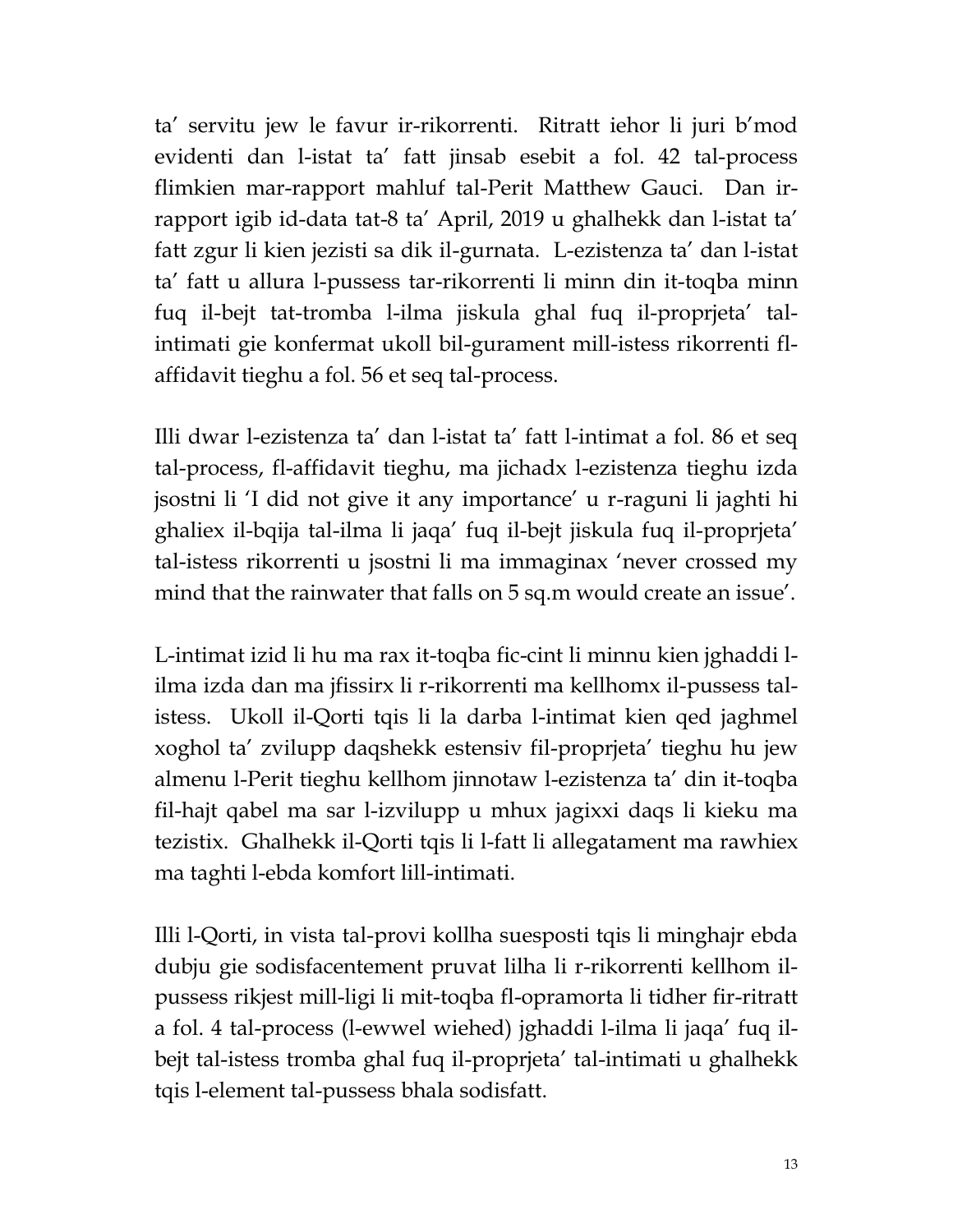## **Spoll vjolenti u klandestin:**

Il-Qorti rat li l-intimati ma jichdux, la fir-risposta taghhom u lanqas fix-xiehda tal-intimat Pavle Milovanovic, li huma wettqu xxogholijiet li permezz taghhom inghalqet it-toqba in kwistjoni kif jidher fir-ritratt a fol. 4 tal-process. Lanqas jichdu li dan ghamluh minghajr il-konoxxenza wisq anqas kunsens tar-rikorrenti. A fol. 87 tal-process fl-affidavit tieghu, l-intimat dwar dawn ixxogholijiet isostni kif isegwi:

'Initially I was only planning to build a washroom on the roof, but then I decided to apply to build a penthouse. The permit was issued and I started Building. As a result, the gap in the stone border was closed off; but I must say that I was not aware of this. Mr Mizzi opened this court case without even trying to speak to me or to write to me about this issue.'

Illi ghall-kuntrarju ta' dak li jixhed l-intimat, il-Perit tal-istess intimati Matthew Casha a fol. 130 tal-process jixhed car u tond illi:

'I was aware that there was a gutter even when we were doing the sanctioning works.'

Illi minn dak suespost johrog pruvat lil din il-Qorti li x-xogholijiet sabiex tinghalaq din it-toqba in kontestazzjoni saru konxjament mill-intimati jew minn persuni nkarigati minnhom fosthom il-Perit imsemmi u dan minghajr il-kunsens jew konoxxenza tarrikorrenti b'dana li l-element tal-ispoll vjolenti u klandestin gie sodisfatt.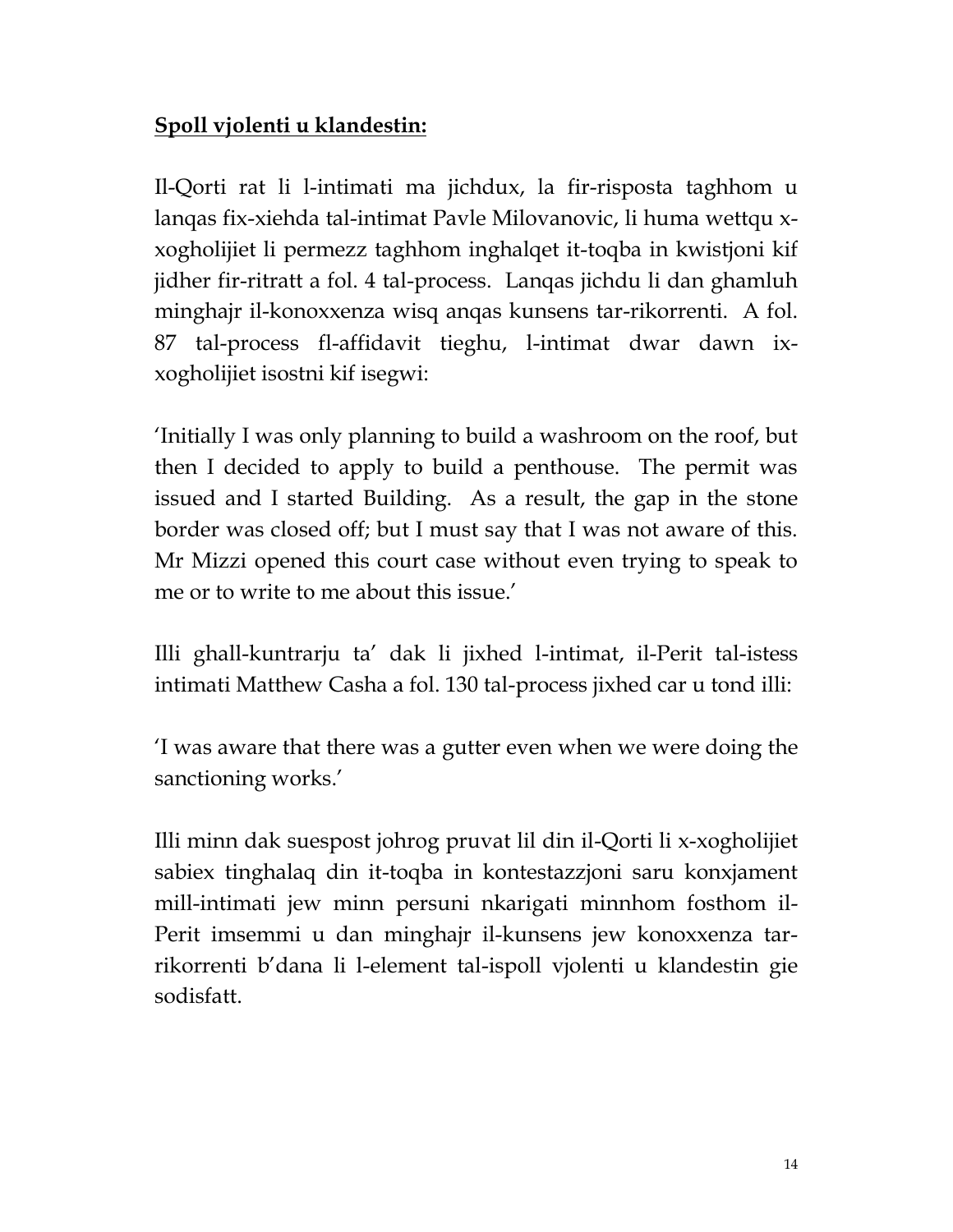### **L-element taz-zmien:**

Ir-rikorrenti jsostnu li l-ispoll sehh zgur wara d-data tas-6 ta' Mejju, 2020. Ir-rikorrent Mizzi fl-affidavit tieghu a fol. 56 et seq tal-process jixhed li qed tinghata din id-data ghar-raguni li ibnu Samuel mar fil-fond dakinhar u sa dakinhar l-istat ta' fatt tat-toqba fl-opramorta kien ghadu jezisti. Ir-rikorrenti ressqu wkoll ixxhieda ta' Samuel Mizzi permezz ta' affidavit esebit a fol. 67 talprocess li jikkonferma hu stess li mar fuq il-post nhar is-6 ta' Mejju, 2020 u sa dakinhar il-bejt kien ghadu ma ntmessx minn kif kien.

Mill-atti jirrizulta wkoll lil din il-Qorti li kien hemm zmien fejn ixxogholijiet da parti tal-intimati twaqqfu, konsegwenza ta' rapport da parti tar-rikorrenti, stante li ma kienux koperti minn permess ta' zvilupp. Mill-atti johrog ukoll li l-awtorizzazzjoni sabiex jitkomplew ix-xoghlijiet mill-'Building Construction Agency' ntbaghtet lill-Perit nhar it-16 ta' Marzu, 2020 (fol. 126). Ghalhekk huwa ragjonevoli li l-Qorti tqis li x-xoghlijiet tkomplew xi zmien wara. Jirrizulta wkoll mill-assjem tax-xiehda fl-atti li l-partijiet kienu gia f'battibekki bejniethom dwar ix-xoghol li kien qed isir fil-fond tal-intimati u ghalhekk hareg car li r-rikorrenti u wliedhom kienu ferm ghassa ta' dak li kienu qed jaghmlu lintimati u ghalhekk il-Qorti tinsab certa li kieku x-xoghlijiet saru qabel id-data tas-6 ta' Mejju, 2020 ir-rikorrenti kienu jindunaw. In oltre hareg ukoll mill-assjem tal-provi li x-xoghlijiet li saru millintimati ma kienux jinkludu biss il-livell tal-bejt izda l-livelli kollha minn isfel ghal fuq u ghalhekk huwa ragjonevoli li wiehed iqis li x-xoghlijiet li tkomplew wara li nghataw il-permess biex ikomplu f'Marzu, 2020, li dawn damu ftit sabiex waslu sal-livell tal-bejt. Huwa ghalhekk probabli li xoghlijiet fil-livell tal-bejt fejn sehh l-allegat spoll kienu qed isiru f'Mejju 2020. Da parti taghhom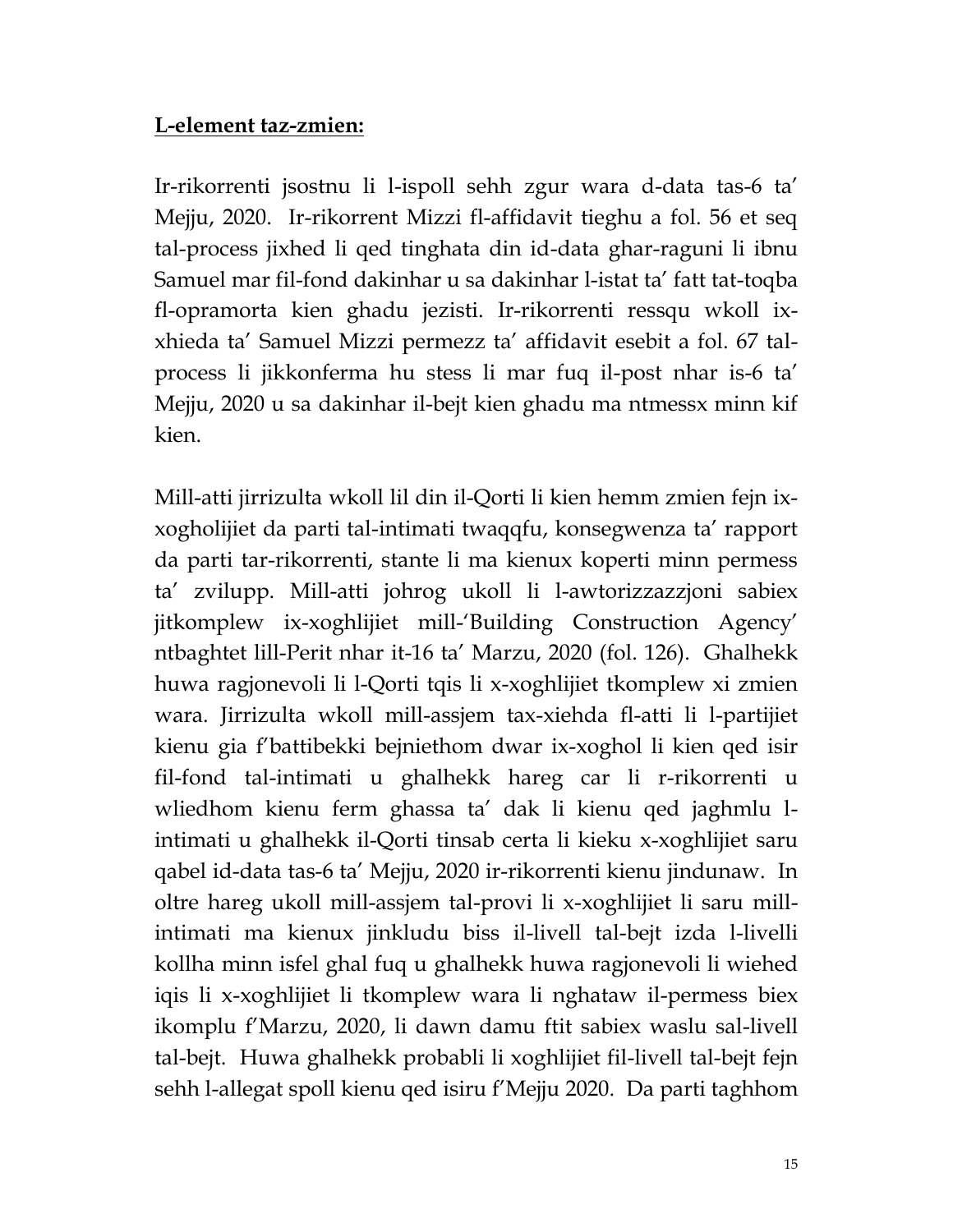l-intimati ma kkontestaw bl-ebda mod li x-xoghlijiet effettivament saru wara s-6 ta' Mejju, 2020.

Il-kawza odjerna giet intavolata fid-19 ta' Gunju, 2020. Il-Qorti tqis li minn analizi tal-assjem tal-provi huwa probabbli li verament ix-xoghlijiet fil-livell tal-bejt u li permezz taghhom inghalqet it-toqba fl-opramorta saru fix-xahar ta' Mejju, 2020 u ghalhekk l-element tal-*infra bimestre deduxisse* gie wkoll sodisfatt.

## **Konkluzjoni dwar l-ispoll:**

Illi stante li jirrizulta li l-elementi kollha neccessarji sabiex tirnexxi kawza ta' spoll gew sodisfatti, l-Qorti tqis li t-talba sabiex jigi dikjarat li l-intimati kkommettew spoll vjolenti u klandestin filkonfront tal-rikorrenti ghandha tigi milqugha. Din it-talba izda ser tigi biss milqugha in parte fis-sens li mhux kompitu ta' din il-Qorti, fl-ambitu tal-kawza odjerna, li tiddikjara li l-pussess tattoqba fl-opramorta in kwistjoni minn fejn jghaddi l-ilma jekwivali ghal servitu ta' stillicidju jew le.

## **Ir-reintegrazzjoni fil-pussess:**

Illi permezz tat-tieni talba taghhom ir-rikorrenti jitolbu li din il-Qorti tordna lill-intimat sabiex jirrintegrawhom fil-pussess taghhom tal-hekk imsejjah 'mizieb miftuh u d-dritt ta' stillicidju msemmi' fl-istat li kienu jinsabu fih qabel sehh l-ispoll. Fi ftit kliem ir-rikorrenti qed jippretendu li din il-Qorti torda li jitnehha kompletament il-hajt li nbena mill-intimati fil-proprjeta' taghhom sabiex l-ilma li jiskula minn fuq il-bejt tat-tromba tat-tarag tarrikorrenti jaqa' liberament fuq il-proprjeta' tal-intimati irrilevantement minn fejn dan jaqa' u jekk jikkawzax hsara.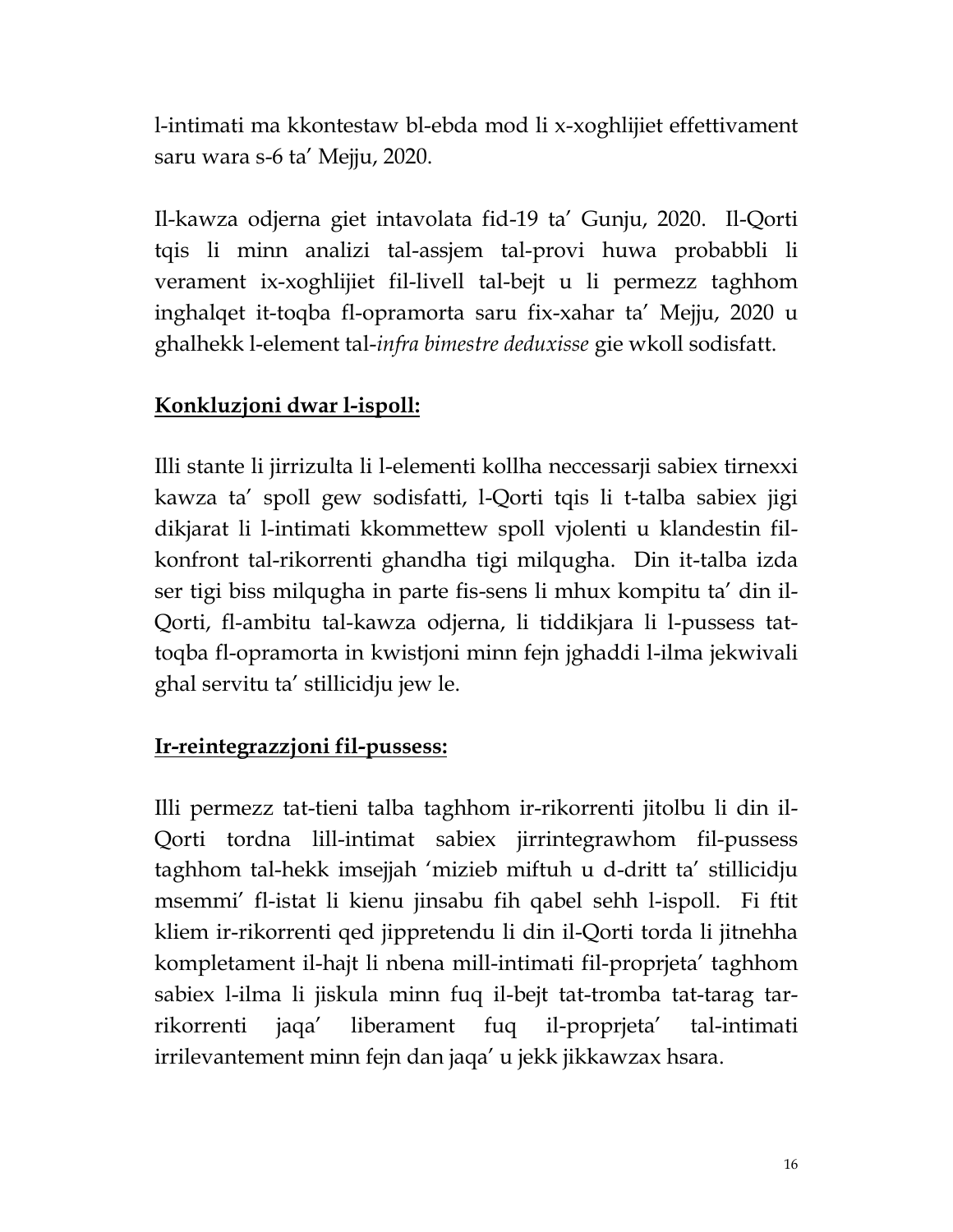Da parti taghhom l-intimati jikkontestaw din it-talba permezz tattielet eccezzjoni taghhom fejn isostnu li wara li huma bnew il-hajt u nghalqet it-toqba fl-opra morta, r-rikorrent jew xi hadd mqabbad minnu taqqab toqba kbira fil-hajt li nbena b'rizultat li allura l-ilma rega beda jaqa liberament fil-proprjeta' tal-intimati. Din it-toqba giet konfermata fir-rapport tal-Perit tal-intimati u firritratti mehuda minnu. Ir-rikorrenti fil-mori tal-kawza la jikkonfermaw u lanqas jichdu li dan sehh ghalkemm a fol. 105 talprocess r-rikorrent fil-kontro-ezami tieghu jammetti b'certu rabja li mar fuq il-fond, kienet ghamlet ix-xita u sab il-katusa mizduda u kullimkien mgharraq. Ir-rikorrent izda jzomm lura milli jghid x'ghamel wara li sab dan kollu.

Illi l-argument tal-intimati hu li fil-mument li nfethet it-toqba filhajt u l-ilma rega' beda jaqa' fil-proprjeta' taghhom allura l-ispoll odjern gie ri-integrat. Mill-atti johrog li dan sehh madwar Settembru 2020. Wara li sehh dan kollu l-intimat jeccepixxi u wkoll jixhed li huwa qabbad nies esperti teknici sabiex isolvu lproblema billi ssir katusa ta' daqs li tiflah ghall-qies pjuttost zghir tal-bejt tat-tromba in kwistjoni sabiex l-ilma ta' fuqha jghaddi millkatusa ghal gewwa l-proprjeta' tieghu. Jixhed ukoll li wara li ghamel hekk ir-rikorrenti regghu irrapurtawh ghaliex l-ilma kien qed imur fid-'drenagg' izda jghid li din giet solvuta ghaliex llum dan l-ilma jiskula fil-bir tieghu stess.

Da parti tieghu r-rikorrent fil-kontro-ezami ma jichadx li saru dawn ix-xogholijiet. Jikkonferma wkoll fuq domanda tal-Qorti li kien biss dik id-darba meta t-toqba kienet ghadha maghluqa li lilma tal-bejt tat-tromba tat-tarag dahal fil-proprjeta' tieghu filmument li ghamlet ix-xita. Fil-kontro-ezami tieghu izda jghid li huwa xettiku hafna dwar kemm il-katusa li saret issa tista tlahhaq mal-ilma u jsostni li hu joqghod fuq l-esperjenza tieghu dwar dan.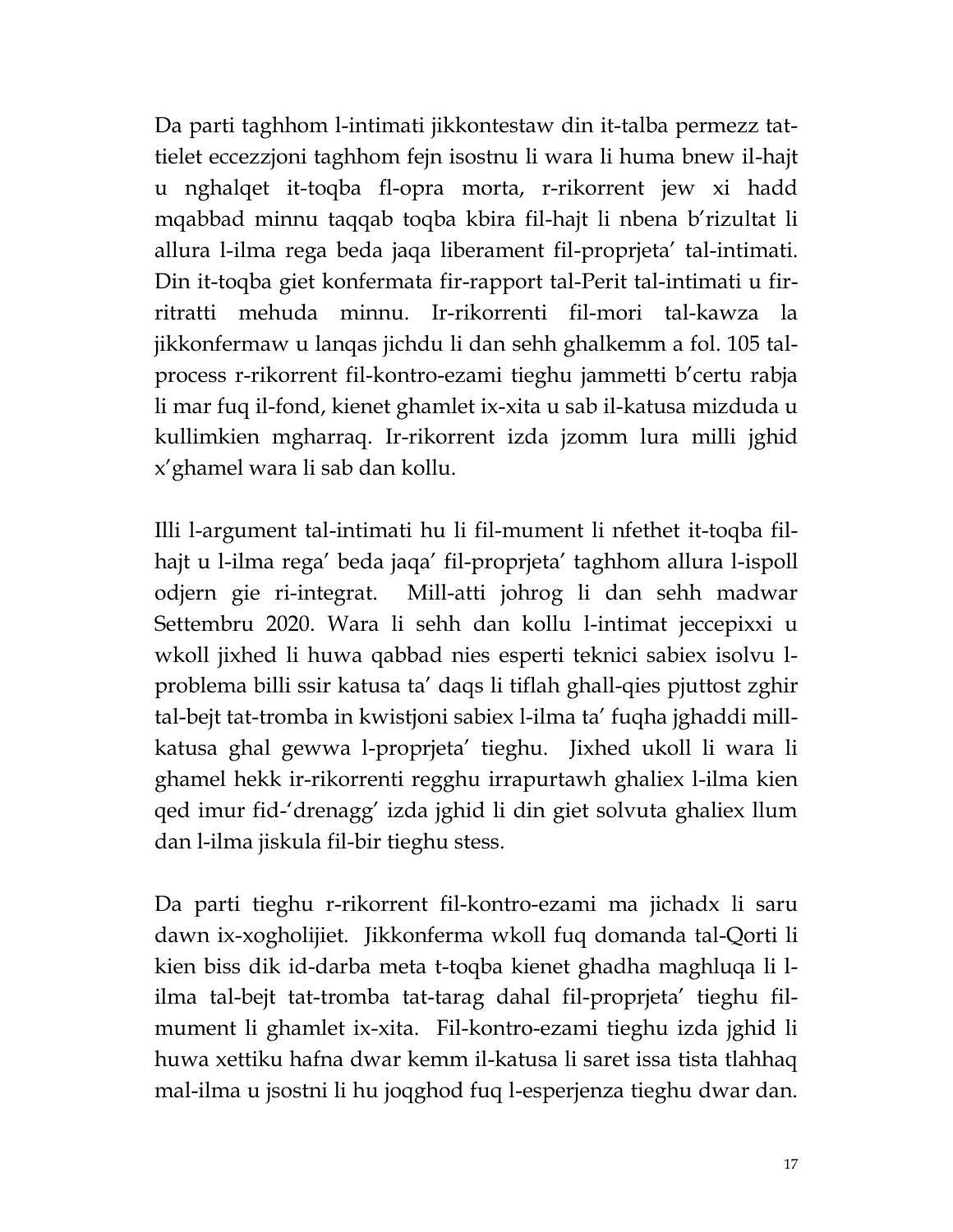Ir-rikorrent ma ressaq l-ebda prova esperta sabiex jissostanzja lbiza tieghu li d-daqs tal-katusa mhux bizzejjed.

Min-naha taghhom l-intimati ressqu rapport ex-parte redatt mill-Perit Matthew Cassar fejn dwar dan il-punt jiddikjara kif isegwi:

'With reference to the shared strom water system, the water catchement area of roof owned by Mr E Mizzi and which allegedly enjoys right of eavesdrop onto Mr Milovanovic's property measures circa 3.6m in Length and 2m in Width, measured wall to wall, excluding the thickness of the stone border. This presents an area of circa 7.2m2, whilst the stone border perimeter at its highest point is 0.05m higher than the roof itself. The said roof's output gutter, which at present passes through the property of Mr Milovanovic, has a diameter of 63mm, which then connects to a vertical pipe with diameters in relation to the size of the roof and confimed that said output is more than sufficient to cater for the existing site conditions and requirements.' (fol. 114)

Skont din id-dikjarazzjoni esperta, li ma gietx kontradetta minn espert iehor ex-parte jew espert mitlub lill-Qorti, il-katusa li saret allura hija bizzejjed sabiex l-ilma ta' fuq it-tromba jghaddi sew u jiskula ghal gewwa l-proprjeta' tal-intimati. Dan ifisser li anki li kieku din il-Qorti kellha ghall-grazzja tal-argument tinsa li f'Settembru 2020 l-ispoll gie ripristinat bit-toqba li saret fil-hajt, llum il-gurnata tqis li l-*istatus quo ante* gie sufficjentement ripristinat billi l-ilma tal-bejt in kwisjtoni qed jiskula ghal golproprjeta tal-intimat kif kien jaghmel. Kif jghaddi dan l-ilma millproprjeta' tal-intimat hija problema u se mai dritt tal-intimati u ma jistghux jimponu r-rikorrenti.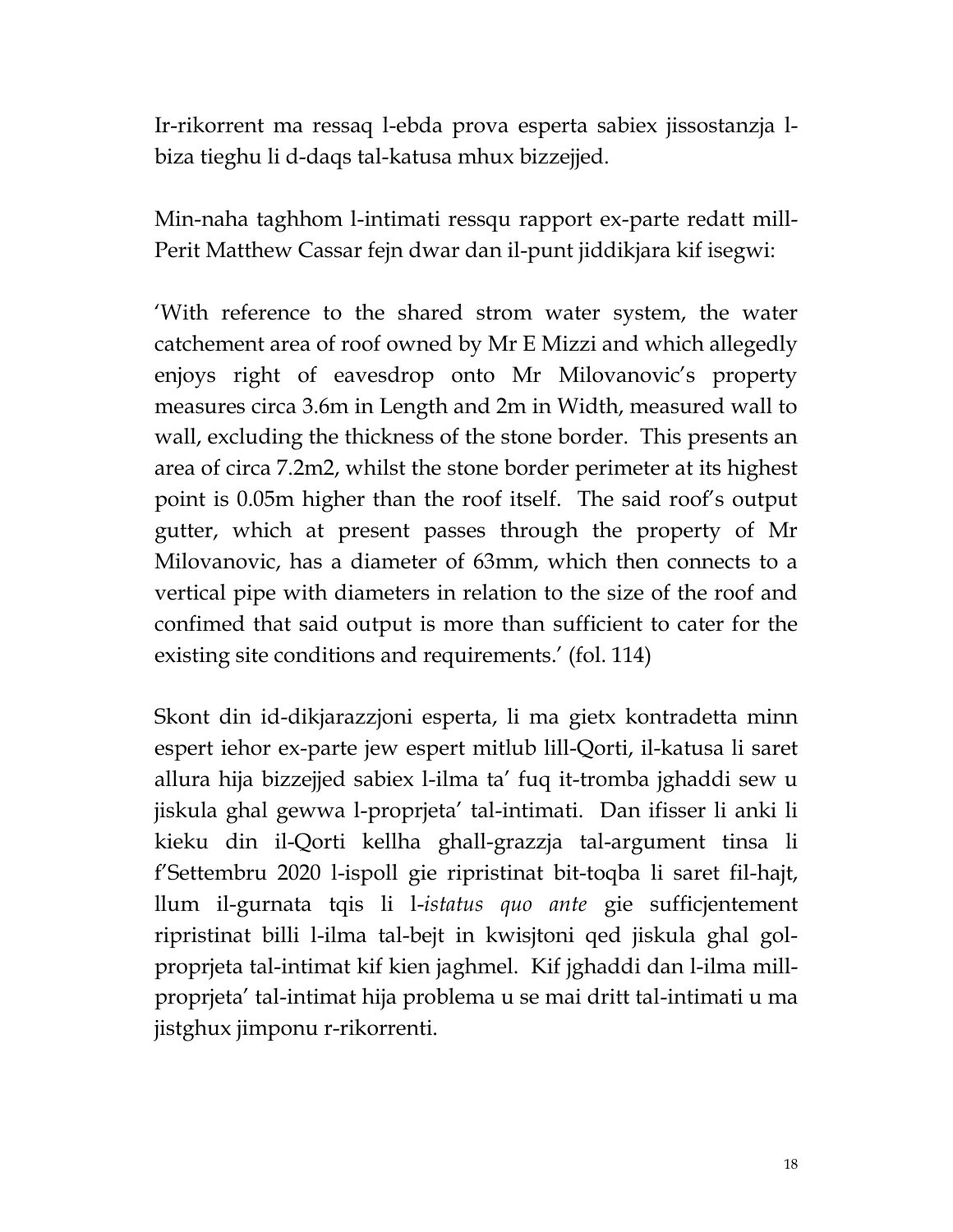Illi skont ir-rapport tal-Perit fuq imsemmi din il-katusa llum tghaddi mill-proprjeta' tal-intimati. Ir-rikorrent ma jaqbilx u jsostni li din tghaddi mill-hajt tieghu. Stante li dan qed jitqajjem f'ambitu ta' kawza ta' spoll u stante li dan il-kwezit jaqa f'ambitu tal-petitorju u jmur oltre l-kawza ta' spoll il-Qorti mhiex ser tidhol f'din il-kwistjoni u thalliha mpregudikata bejn il-partijiet.

Illi minn dak kollu suespost jirrizulta lill-Qorti li l-ispoll in kwistjoni gie ri-integrat f'Settembru, 2020 meta flok it-toqba flopramorta saret toqba ferm akbar fil-hajt tal-intimati u ghalhekk lilma rega' beda jiskula ghal fuq il-proprjeta' tal-intimati. Wara li sehh dan f'xi mument l-intimati regghu ghalqu l-hajt u ghamlu lkatusa. Jirrizulta li dan sar jew f'Settembru, 2020 jew wara. Johrog car ghalhekk li dawk l-atti da parti tal-intimati u wkoll il-kwistjoni dwar jekk il-katusa li saret f'Settembru 2020 jew wara hiex ta' daqs idonju jew le ma jaqghux fil-parametri tal-kawza ta' spoll odjerna, izda se mai kellhom jigu mressqa permezz ta' azzjoni ohra ta' spoll *ad hoc*, minghajr ukoll pregudizzju ghad-drittijiet petitorji talpartijiet.

In vista ta' dak kollu suespost, il-Qorti tqis li allura fil-kaz odjern stante li jirrizulta li l-ispoll gie ripristinat lura f'Settembru 2020, ttielet eccezzjoni tal-intimati ghandha tigi milqugha u t-tieni u ttielet talbiet tar-rikorrenti michuda. La darba izda jirrizulta li rripristinazzjoni sehhet fil-mori tal-kawza l-intimati ghandhom ibatu l-ispejjez ukoll ta' dawn iz-zewg talbiet.

## **Decizjoni:**

Ghaldaqstant ghar-ragunijiet kollha suesposti, din il-Qorti tghaddi sabiex taqta' u tiddeciedi l-kawza kif isegwi: